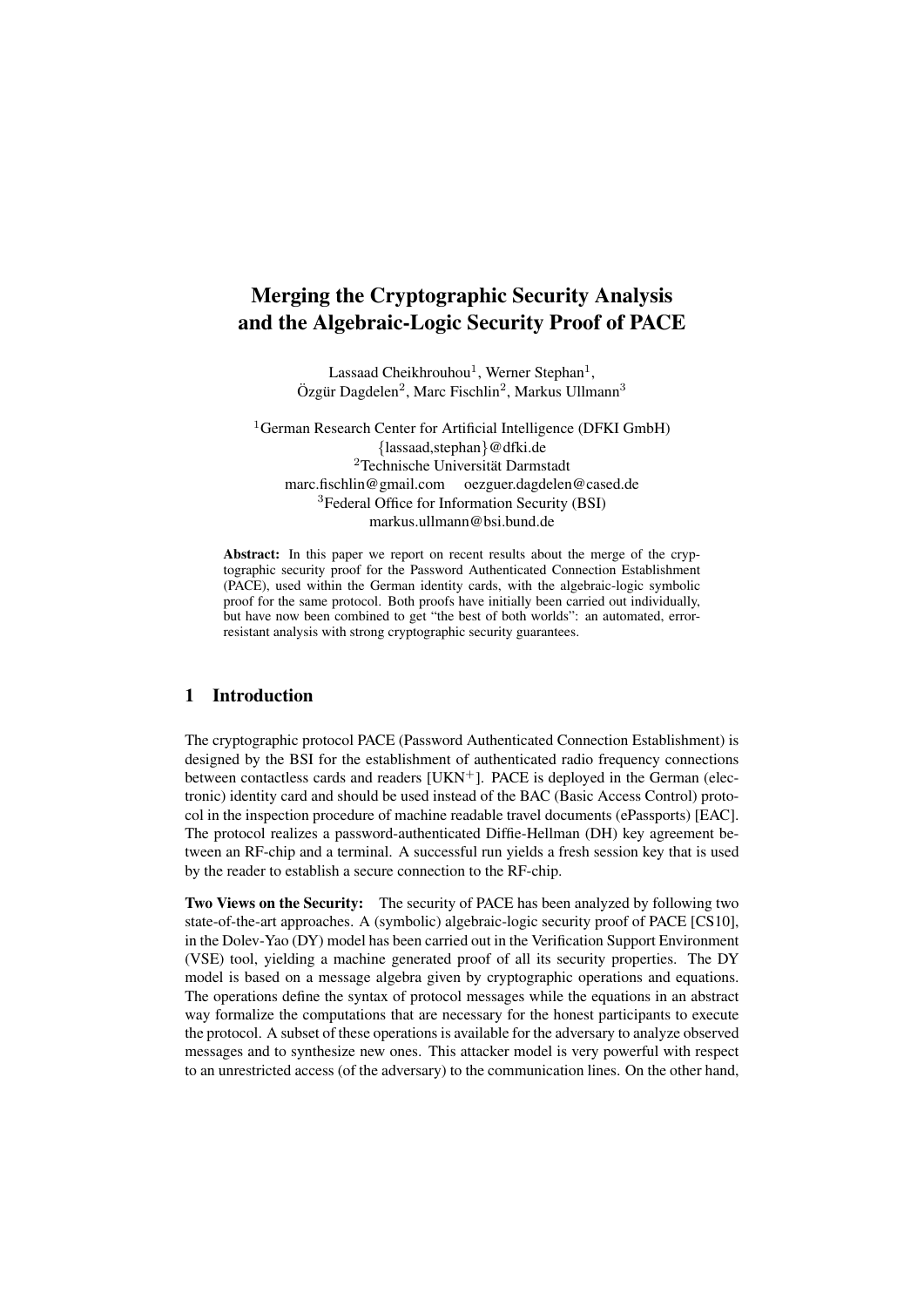it limits the abilities of the adversary in attacking cryptography by assuming that exactly the algebraic (or symbolic) computations can be carried out by the adversary.

Concurrently, a cryptographic security analysis of PACE [BFK09] has been carried out based on the Bellare Rogaway (BR) security model, yielding a pencil-and-paper proof of the confidentiality and authenticity of the session key. The cryptographic proof follows the common complexity-theoretic approach to show that any security breach of the key exchange protocol within the security model can be used to refute any of the underlying assumptions and primitives. Vice versa, if the underlying primitives of the protocol are secure, then the proof shows – in terms of the complexity of the algorithms and concrete probabilities – how secure the PACE protocol is. Here, the adversary can be arbitrary (Turing) machines whose abilities to communicate with the system are determined by the model. Security proofs in the BR model consider strong adversaries who control the network, i.e., eavesdrop, modify and inject messages, and may learn leaked session keys or long-term keys of users.

Merging the Views: In this paper we describe an approach to merge the cryptographic security analysis in [BFK09] and the algebraic-logic security proof in [CS10], aiming at a reliability improvement in the security of PACE. Our merging approach is based on an *adequate* formalization of the BR model used within PACE that allows us to attribute public bit strings (values) to symbolic expressions for corresponding applications of the cryptographic functions. Sequences of alternating intruder queries and protocol oracle responses (BR traces) are attributed this way a *symbolic structure* that allows us to define DY computations in the BR model.

The main result is the theorem that symbolic traces of DY computations in the BR model are *equivalent* to symbolic traces in the algebraic-logic security proof. Equivalence is defined wrt. the capabilities and the knowledge of the adversary. This means that the algebraic-logic security proof of PACE in VSE provides us with a machine generated proof for the confidentiality of the session key in the BR-model, though for Turing machines restricted to DY computations.

Apart from that, our formalization of the BR model for PACE provides us with the formal means to define computational problems arbitrary adversary machines are confronted with (relative to the protocol model). The ultimate goal is an axiom-based formal proof of PACE's security in the BR model relative to an exhaustive listing of formally defined computational problems. In the paper we describe only the formalization of PACE's BR model (Sec. 4) and the equivalence of DY computations both in the BR and the DY model (Sec. 5). Prior to that we introduce PACE (Sec. 2) and we review its cryptographic security analysis and its algebraic-logic security proof (Sec. 3).

Related Work about Proof Integrations: Abadi and Rogaway [AR02, AR07] were the first to aim at bridging the gap between the two views on cryptography, the formal or symbolic view, and the complexity-based or computational view, through linking the two worlds explicitly. Their soundness theorem for encryption schemes is accomplished by mapping symbolic expressions to (probabilistic) cryptographic ensembles. Since then further works aimed at closing the gap between the two worlds in the same spirit (e.g., [BPW03, IK03, MW04a, MW04b, CLC08]).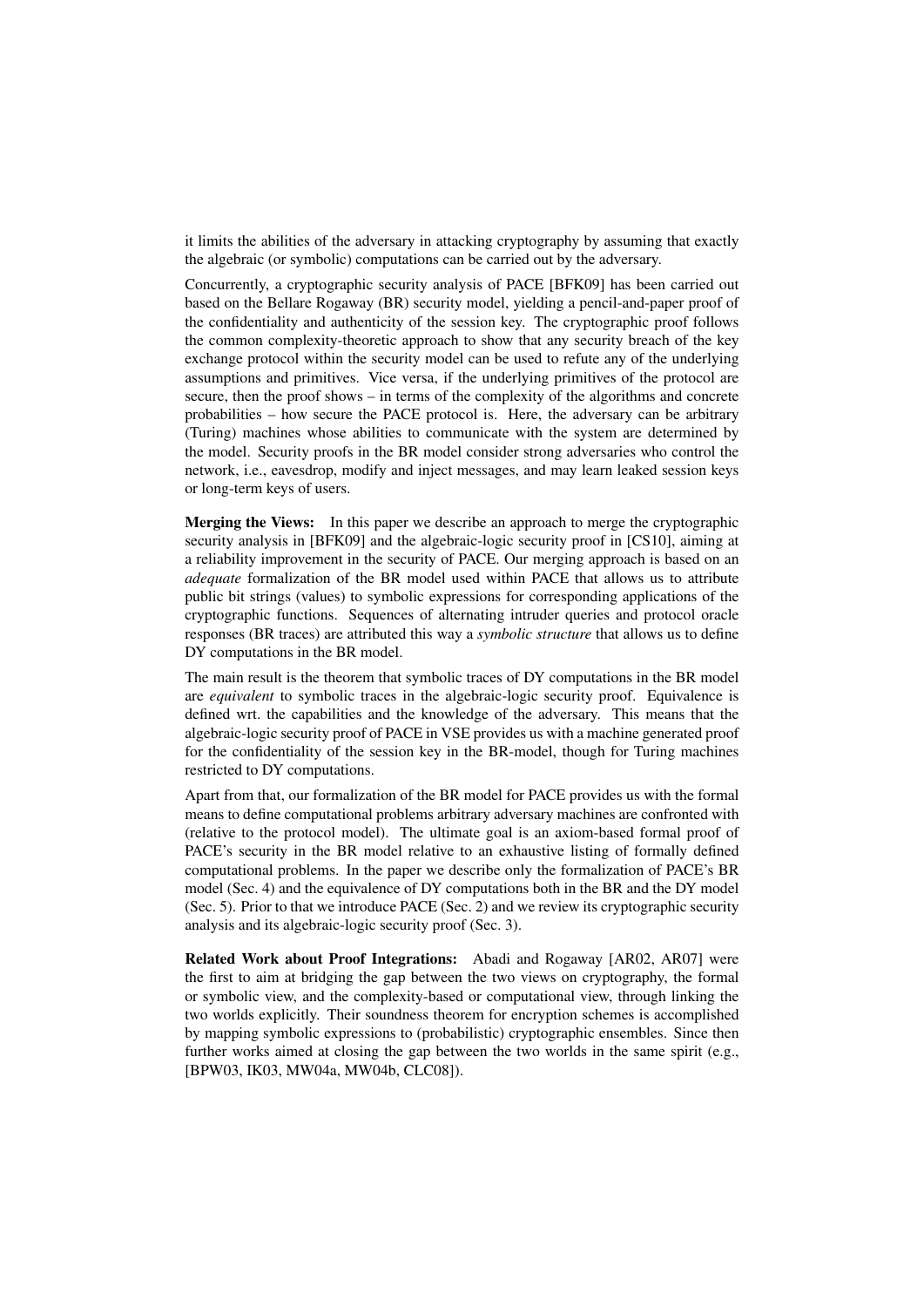A supportive approach towards linking the cryptographic and the symbolic world is given by the reactive simulatability (RSIM) framework of Pfitzmann and Waidner [PW00, PW01] and Canetti's concurrently proposed and similar-in-spirit universal composition (UC) framework [Can01]. The idea of the frameworks is to analyze cryptographic protocols in presence of ideal functionalities, similar to idealized primitives in the DY setting. So-called composition theorems then allow to conclude security of the combined protocol when the ideal functionalities are replaced by secure sub protocols. Hence, this allows to decompose the analysis of complex, potentially multi-session protocols into analysis of more handy single-session sub protocols. A series of soundness results [BPW04, CH06, Pat05, MH07, BU08] for these frameworks shows that any symbolically secure protocol (in a symbolic version of the RSIM/UC framework) is also secure in the computational framework; often such formal analysis have also been carried out explicitly. However, in order to be secure in the RSIM/UC frameworks, protocols need to satisfy very strong security guarantees in the first place. This rules out numerous protocols, especially quite a number of practical protocols. This means that the method is not applicable to a large class of protocols, and it is, in particular, unknown whether it applies to PACE.<sup>1</sup>

While computer-aided verification of *cryptographic protocols* is a well-established discipline, computer-aided verification of *cryptographic proofs* (in the computational model) is a quite new approach to combine the benefits of automated, error-free verification and the flexibility of cryptographic proofs to consider arbitrary adversaries strategies and to reason about the security of a protocol in terms of reduction to primitives (instead of idealizing the primitives). There are several approaches to build systems along this line, among which the recently proposed framework **EasyCrypt** [BGHB11] stands out. Our approach follows the same idea of verifying game-based proofs for the PACE protocol with the help of automated tools. Here, we used the available cryptographic proof for PACE [BFK09] and the previous efforts for the formal analysis for PACE in VSE [CS10] to merge the cryptographic reasoning with the symbolic analysis.

# 2 The PACE Protocol

PACE is a password-based key agreement protocol with mutual entity authentication. It takes place between the RF-chip  $(A)$  of a contactless smart card and an (inspection) terminal (B). After a successful run of PACE, an RF-chip and a terminal share a fresh session key, and the terminal can establish a secure connection to the RF-chip of the smart card using the established session key.

We have to point out that a successful PACE protocol run between an RF-chip A and a terminal B is only possible if the terminal has learned the appropriate password  $pwd(A)$ of the RF-chip  $A$  at the outset, e.g., if the user typed it in at the terminal, or if it is read off the machine-readable zone in passports. This password  $pwd(A)$  is stored on the RF-chip in secure memory and the way it is utilized in PACE guarantees that the chip originates

<sup>&</sup>lt;sup>1</sup>Note that the cryptographic analysis of PACE has indeed been carried out in the game-based BPR security model, not in the UC framework.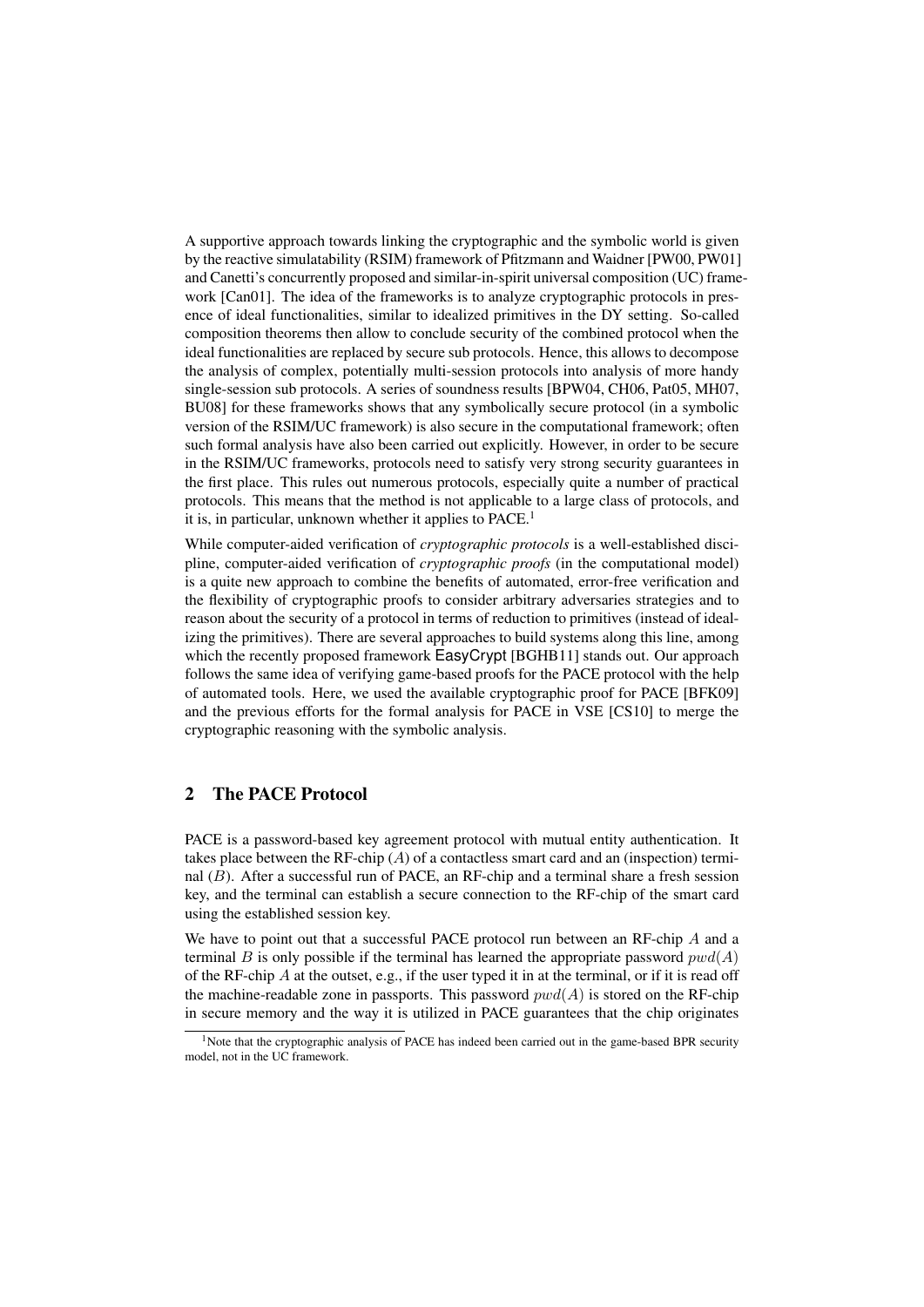from the smart card at hand.

#### 2.1 Cryptographic Functions

PACE *messages* are computed out of passwords, random values (nonces), and basic generators for the underlying elliptic curve group, using the following (abstract) functions:

- $enc(\cdot, \cdot)$ ,  $dec(\cdot, \cdot)$  for (symmetric) encryption and decryption, respectively,
- $dh(\cdot, \cdot)$  for the computation of Diffie-Hellman values, and
- $mac(\cdot, \cdot), gen(\cdot, \cdot)$  for the computation of mac values and (fresh) generators, respectively.

The algebraic properties that are necessary to run the protocol are expressed by three equations:

• For encryption and *decryption* we have

 $dec(m_0, enc(m_0, m_1)) = m_1$  and  $enc(m_0, dec(m_0, m_1)) = m_1$ .

The second equation guarantees the absolute indistinguishability of failed and successful decrypting attempts. This property is necessary to obtain the resistance against offline password testing (see section 3.2).

• For the computation of a *common* DH key we have

 $dh(dh(m_0, m_1), m_2) = dh(dh(m_0, m_2), m_1).$ 

#### 2.2 PACE Steps

To run the protocol with an RF-chip A, the terminal  $B$  does not only have to learn the password  $pwd(A)$ . It also has to access (in a protocol pre-phase) the domain parameters that include a *static* generator  $q$  for DH exchange in steps  $2+3$ .

In the description of the protocol steps below we additionally make use of the metaoperator  $\%$  to separate the sender's view (the left-hand side of  $\%$ ) from the receiver's view (the right-hand side of %). Unstructured messages in steps 1-5 below means that the receiver accepts any message without practically any check. Compare this with steps 6 and 7 below. Here, the respective receiver sees a message that can be compared with an expression determined from the own knowledge (the right-hand side of %).

- 1.  $A \longrightarrow B$ : enc(pwd(A), s<sub>A</sub>)  $\% z$
- 2.  $B \longrightarrow A$ :  $dh(q, x_1) \% X1$
- 3.  $A \longrightarrow B$  :  $dh(q, y_1) \% Y1$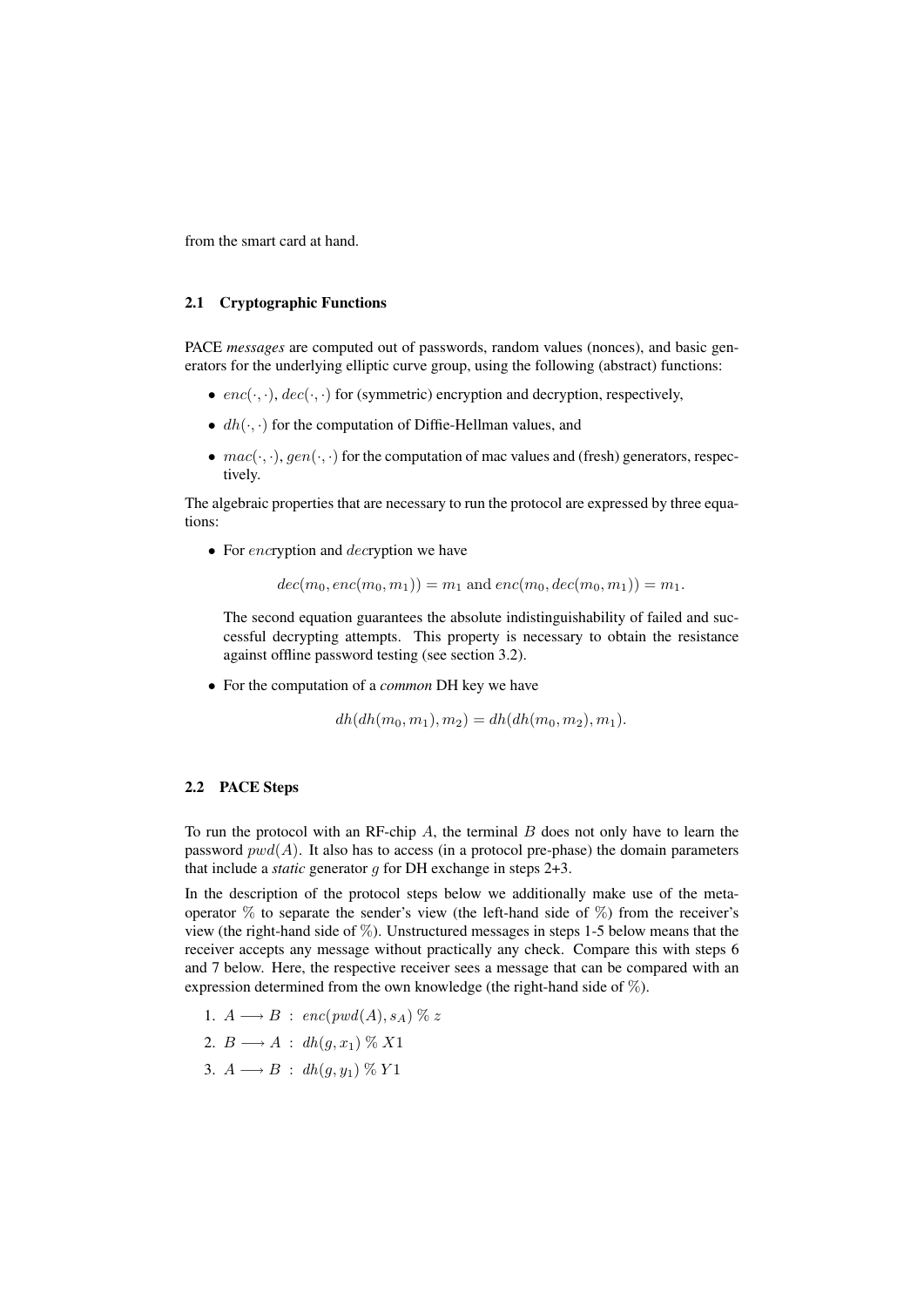4. 
$$
B \longrightarrow A
$$
:  $dh(gen(dh(g, dec(pwd(A), z)), dh(Y1, x_1)), x_2) \%$  X2  
\n5.  $A \longrightarrow B$ :  $dh(gen(dh(g, s_A), dh(X1, y_1)), y_2) \%$  Y2  
\n6.  $B \longrightarrow A$ :  $mac(dh(Y2, x_2), Y2)$   
\n $\% mac(dh(X2, y_2), dh(gen(dh(g, s_A), dh(X1, y_1)), y_2))$   
\n7.  $A \longrightarrow B$ :  $mac(dh(X2, y_2), X2)$   
\n $\% mac(dh(Y2, x_2), dh(gen(dh(g, dec(pwd(A), z)), dh(Y1, x_1)), x_2))$ 

A starts the protocol by sending a nonce  $s_A$  encrypted with the own password  $pwd(A)$ to B. The decryption of this message z by B with the password that B can determine while B is connected with A results in  $s_A$ , provided this password equals  $pwd(A)$ . The first DH exchange in steps 2+3 establishes a first DH value that is used with  $s_A$  and the static generator g in the computation of a *fresh* generator for the subsequent DH exchange in steps  $4+5$ . The composition of these parameters by *gen* guarantees that the resulting generator is cryptographically as strong as  $g$  and binds this generator with the intermediate of  $s_A$  to the password  $pwd(A)$ . Thus, the DH value established in steps 4+5 can be determined only by participants that know the password. Its use in steps 6+7 to compute the mac authenticates the sender for the receiver. Each mac can be created only by a communication partner who has participated in the DH exchange of steps 4+5 after using the password.

# 3 The Cryptographic and Symbolic Security Analyses

#### 3.1 The Cryptographic Proof

The PACE protocol is accompanied by a cryptographic security proof [BFK09]. The cryptographic proof follows the classical paper-and-pencil approach of defining a security model, describing the adversary's capabilities and goals, specifying a set of underlying cryptographic assumptions, and a mathematical proof that the adversary cannot succeed within the model under the assumptions.

As for the model, the authors in [BFK09] used the widely-deployed BR model [BR94] for authenticated key exchange (or, to be precise, the variations of Bellare-Pointcheval-Rogaway [BPR00] and of Abdalla et al. [AFP06] for the password-based case).The BR model defines a game between the adversary and a challenger oracle in which the powerful adversary can: (a) observe interactions between honest participants (i.e., RF-chips and terminals), (b) inject or modify transmissions in such communications, or even take over the side of one of the parties, (c) corrupt players, and (d) learn the derived DH key in executions. We note that the model considers multi-session executions, which may run concurrently. The adversary's goal is now to distinguish derived fresh DH keys from independent random strings in so-called test sessions, the idea being that good keys must still look random to the adversary. The model now demands that the adversary cannot distinguish the two cases, defined within the usual cryptographic notion of having negligible advantage over distinguishing the two cases by pure guessing with probability  $\frac{1}{2}$ .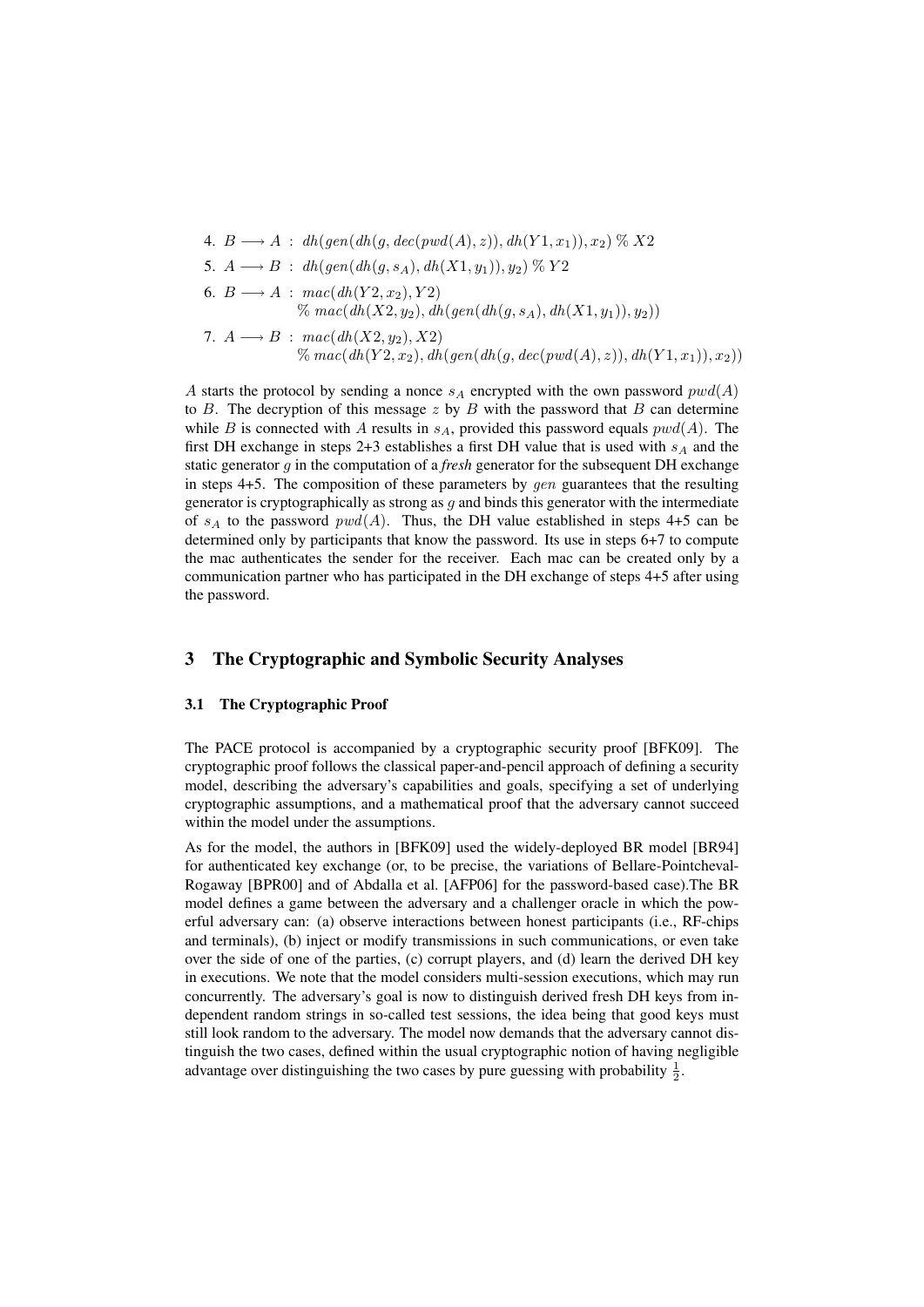The cryptographic proof now defines a set of assumptions, such as the hardness of the so-called PACE-DH number-theoretic problem (which is related to the DH problem), the security of the underlying message authentication code, and idealizing the deployed cipher and the hash function as a random oracle. Under these assumptions, it is shown (mathematically) that the PACE protocol is secure. The caveat here is that the proof takes into account the fact that the protocol is password-based, i.e., relies on low-entropy secrets, which can, in principle, be guessed by the adversary. The security claim shows that the – trivial and inevitable – on-line guessing of passwords, where the adversary tries to predict the password and then tests its guess in an execution with an honest party, is (essentially) the best adversarial strategy. In other words, PACE achieves optimal security.

The proof itself is carried out with the common technique of game hopping. That is, one starts with the actual attack and gradually eliminates success strategies of the adversary in each game hop, e.g., the ability to forge MACs. In the final game, the adversary provably cannot distinguish the DH keys from random keys anymore. One then accounts for the loss in the adversary's success probabilities and sums up all the losses for the hops. This sum gives an upper bound on the adversary's advantage.

The next theorem states the cryptographic security of the PACE protocol (for more general cases where the first Diffie-Hellman key exchange is substituted by a canonical protocol Map2Point). It obviously relates the adversary's characteristics like running time and success probability to the ones for the underlying primitives and assumptions. The theorem roughly shows that the best strategy for the adversary (unless it can break one of the primitives) is to guess the password (with probability  $1/N$  among all passwords) and to mount a test run for this guess. Since there can be in total  $q_e$  executions the overall success probability is roughly  $q_e/N$ .

Theorem 3.1 ([BFK09]) *Let* Map2Point *be canonical and assume that the password is chosen from a dictionary of size* N*. In the random oracle model and the ideal cipher model we have*

$$
Ad\nu_{PACE}^{ake}(t, Q) \leq \frac{q_e}{N} + q_e \cdot Ad\nu_{\text{Map2Point}}^{gPACE-DH}(t^*, N, q_h)
$$
  
+ 
$$
+ q_e \cdot Ad\nu_{mac}^{forge}(t^*, 2q_e) + \frac{2q_e N^2 + 8q_e^2 N + q_c q_e}{\min\{q, |Range(\mathcal{H})\}}
$$

The resources of an adversary are captured by the time  $t^* = t + \mathcal{O}(Q^2)$  and number of oracle queries  $Q = (q_e, q_c, q_h)$  where  $q_e$  denotes the number of key exchanges,  $q_c$  the queries to the cipher oracle and  $q<sub>h</sub>$  the queries to the random oracle. The theorem says that the advantage  $\mathbf{Adv}_{PACE}^{ake}(t, Q)$  of any adversary having resources  $(t*, Q)$  breaking the security of PACE is bounded by the pure guessing strategy  $q_e/N$ , the advantage of forging a MAC  $\text{Adv}^{forge}_{mac}(t^*, 2q_e)$ , and the DH related hard problem gPACE-DH, denoted by  $\text{Adv}_{\text{Map2Point}}^{gPACE-DH}(t^*, N, q_h)$  plus some negligible term. In short, an adversary is merely as successful as blind guessing whenever a secure MAC scheme is used in PACE.

The security reduction of PACE does not consider explicitly the hardness of the (ideal) block cipher. Instead, the security of the underlying block cipher is implicitly captured in the hardness of gPACE-DH problem and modeled as an ideal cipher.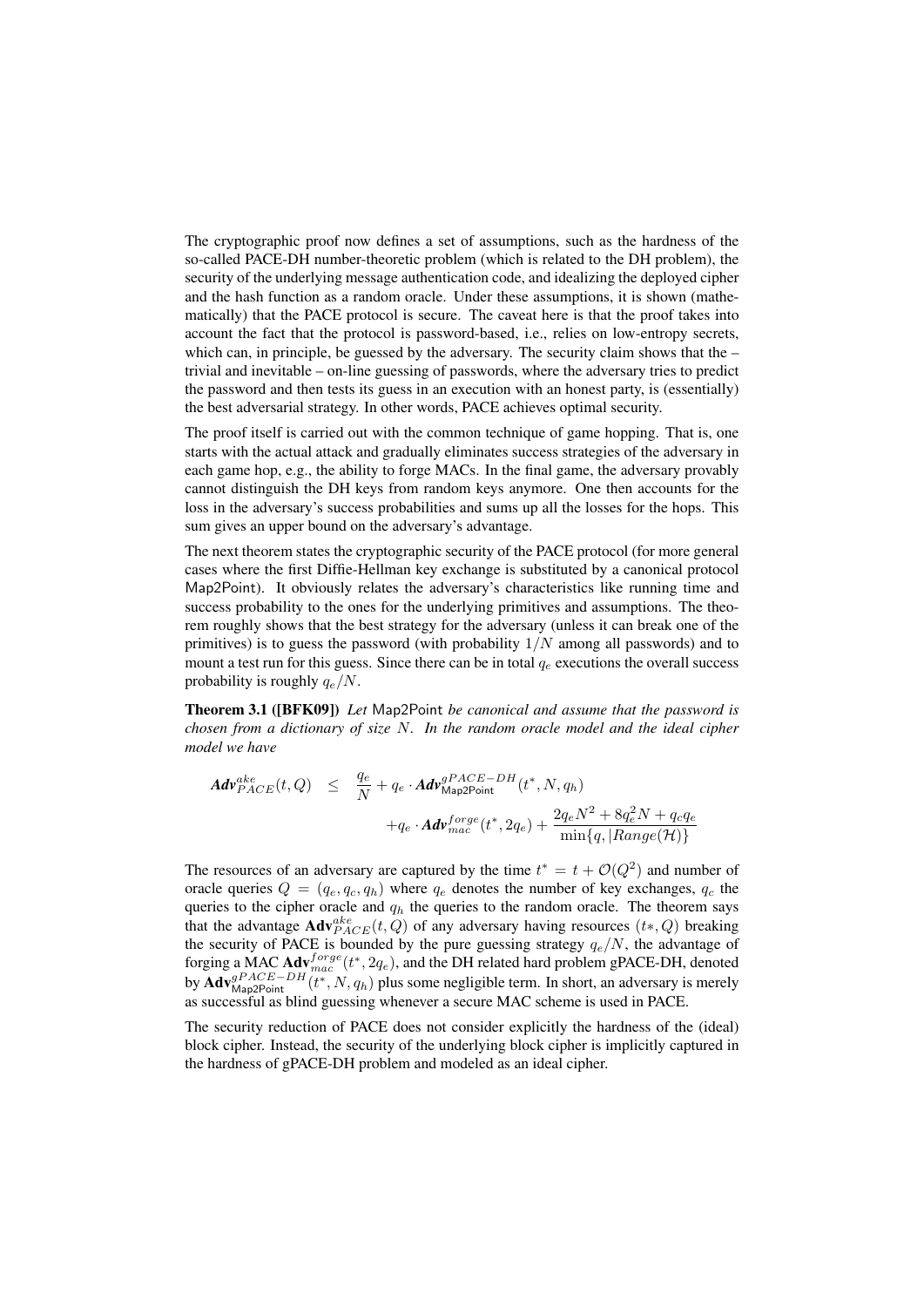#### 3.2 The Algebraic-Logic Proof

The symbolic analysis of PACE has been carried out in the VSE tool, [CS10]. The resulting algebraic-logic proof handles explicitly the standard security properties (mutual authentication and confidentiality of session keys) and the following three properties, which are typical for password protocols:

- forward secrecy of session keys, i.e. that a successfully guessed password does not help to reveal the session keys that had been generated in previous runs,
- resistance against offline password testing, i.e. that the obtained protocol messages by an active intruder cannot be exploited offline to determine a *correct* password from a given list of candidate passwords, and
- forward secrecy of passwords, i.e. a *stronger* form of the resistance property where the intruder may use disclosed session keys in addition to protocol messages.

We note that these properties are implied by the BR model. They have been verified in the VSE tool where the protocol model consists of a set  $T_{PACE}$  of (finite) sequences (traces)  $tr = \langle e_0, \ldots, e_{n-1} \rangle$  of (protocol-) *events*. The main events are of the form  $says(a, b, m)$ where a protocol participant  $a$  sends a (symbolic) message  $m$  to some other participant  $b$ .

The set  $T_{PACE}$  is defined *inductively* by using predicates (rules)  $R(tr, e)$  that describe the conditions for a given trace  $tr$  to be extended by a new event  $e$ . There is a predicate  $R_i$  for each line i of the protocol and an additional predicate  $R_f$  for the *fake case*. We have  $R_f(tr, says(spy, b, m))$  for an arbitrary participant b iff the intruder (named spy) is able to *derive* m out of the observable messages in tr. We denote the set of (immediately) *observable messages* by  $spies(tr)$  and the set of derivable messages (from  $spies(tr)$ ) by  $DY(spies(tr))$ . The latter is an extension of  $spies(tr)$  given by the reasoning capabilities of a DY intruder, i.e. by the application of the functions and the equations in Sec. 2.1.

In this algebraic-logic model, PACE properties are formalized on arbitrary traces from  $T_{PACE}$  and the corresponding machine-proofs are by induction on these event traces.

# 4 A Symbolic Formalization of the BR-Model

The global structure of the BR model, as depicted in Fig. 1, consists of two components: a PPT *adversary* machine and the *oracle* O that reacts on *queries* from the adversary by simulating steps of a given protocol. The most important *query* is of the form  $send(adr, m)$ where  $m$  is a protocol message that has to be answered by a certain participant in a certain session, both given by  $adr$ , according to the protocol rules and the execution state which is part of the overall oracle state. The response value may depend on the application of cryptographic primitives where idealized functions are realized by *probabilistic* choices of the oracle. The adversary uses these responses to generate subsequent queries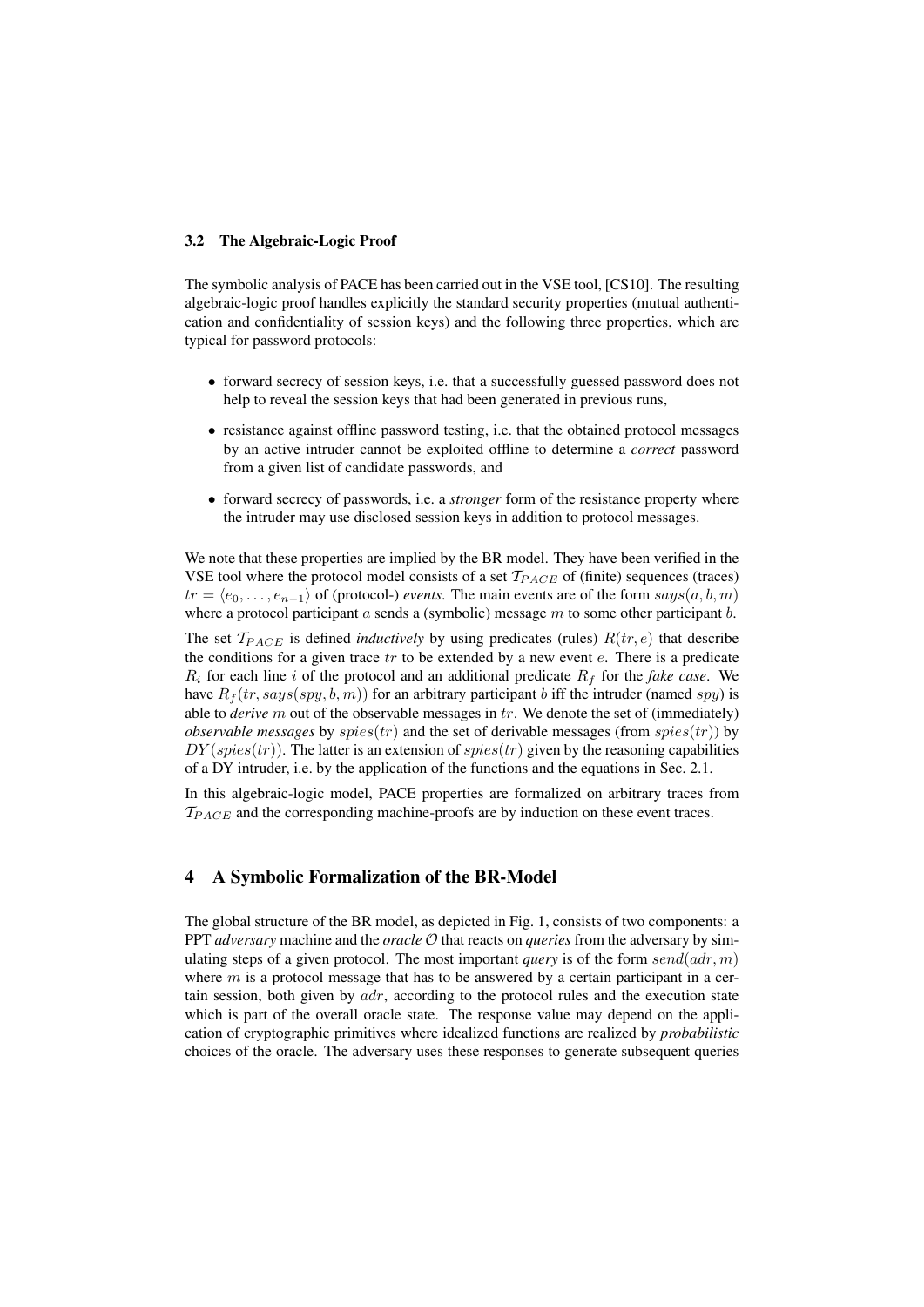by possibly *guessing* (sub-) messages and/or performing computations that are not necessarily included in the message algebra used in the DY model (see Sec. 2.1). To break the protocol, after termination of a particular session the adversary has to distinguish the

session key stored in the oracle state from a random value with a considerably high probability. The test item is presented by the oracle as a reaction to a special query.

In [CSDF10] we formalize the BR model by specifying  $\mathcal O$  as a state transition system and by defining *computation trees*  $Comp(\mathcal{O} \parallel A)$ , see Fig. 2, generated by the joint execution of the oracle and an arbitrary but fixed adversary A.



Figure 1: The BR Model

Let  $S_{\mathcal{O}}$  be the set of oracle states,  $T_A$  be the set of states of the adversary,  $Q_A$  the set of queries that can be generated by the adversary, and  $R_{\mathcal{O}}$  the set of possible responses of the oracle. As mentioned above queries may contain protocol messages to be processed by the oracle.

Nodes of computation trees are quadruples  $(s, t, r, p)$  and  $(s, t, q, p)$ , where  $s \in S_{\mathcal{O}}$ ,  $t \in$  $T_A$ ,  $r \in R_{\mathcal{O}}$ , and  $q \in Q_A$ . The probability  $p \in [0, 1]$  captures probabilistic choices of  $\mathcal{O}$ and A, respectively.

Starting from the initial states  $s_0 \in S_{\mathcal{O}}$  and  $t_0 \in T_A$  the computation tree grows by alternating transition steps of the adversary  $\mathcal{A}(\bullet \rightarrow \bullet)$  and the oracle  $\mathcal{O}(\bullet \rightarrow \bullet)$ . Steps of

the adversary depend on the current state  $t \in$  $T_A$  and the current response  $r \in R_{\mathcal{O}}$ . The state of the adversary which is not explicitly given can be thought of (among others) as representing past responses of the oracle. Outcomes of steps of the adversary consist of a new state  $t' \in T_A$  and a query  $q \in Q_A$ . Since the adversary is given by a probabilistic machine, there is a finite set (or list) of outcomes, each equipped with a probability. Similarly, steps of the oracle depend on its current internal state  $s \in S_{\mathcal{O}}$  and the current query  $q \in Q_{\mathcal{A}}$ . Out-



Figure 2: A computation tree  $Comp(\mathcal{O} \parallel \mathcal{A})$ comes of computations of the oracle consist of a new state  $s' \in S_{\mathcal{O}}$  and a response  $r \in R_{\mathcal{O}}$ . Again, idealized (cryptographic) functions modeled by random choices lead to several possible outcomes.

The behavior of the combined system is given by two functions

$$
step_{\mathcal{O}}: S_{\mathcal{O}} \times Q_{\mathcal{A}} \rightarrow (S_{\mathcal{O}} \times R_{\mathcal{O}} \times [0,1])^+ \text{ and } step_{\mathcal{A}}: T_{\mathcal{A}} \times R_{\mathcal{O}} \rightarrow (T_{\mathcal{A}} \times Q_{\mathcal{A}} \times [0,1])^*.
$$

We specify the function  $step_{\mathcal{O}}$  for PACE by transition rules that are *similar* to the rules  $R(tr, e)$  in the inductive definition of the set  $T_{PACE}$  of (DY) traces (see Sec. 3.2). In particular, we use *symbolic expressions* to represent the control part of the session states as part of  $s \in S_{\mathcal{O}}$ . The symbolic expressions are interpreted by an operator  $\llbracket \cdot \rrbracket$  that evaluates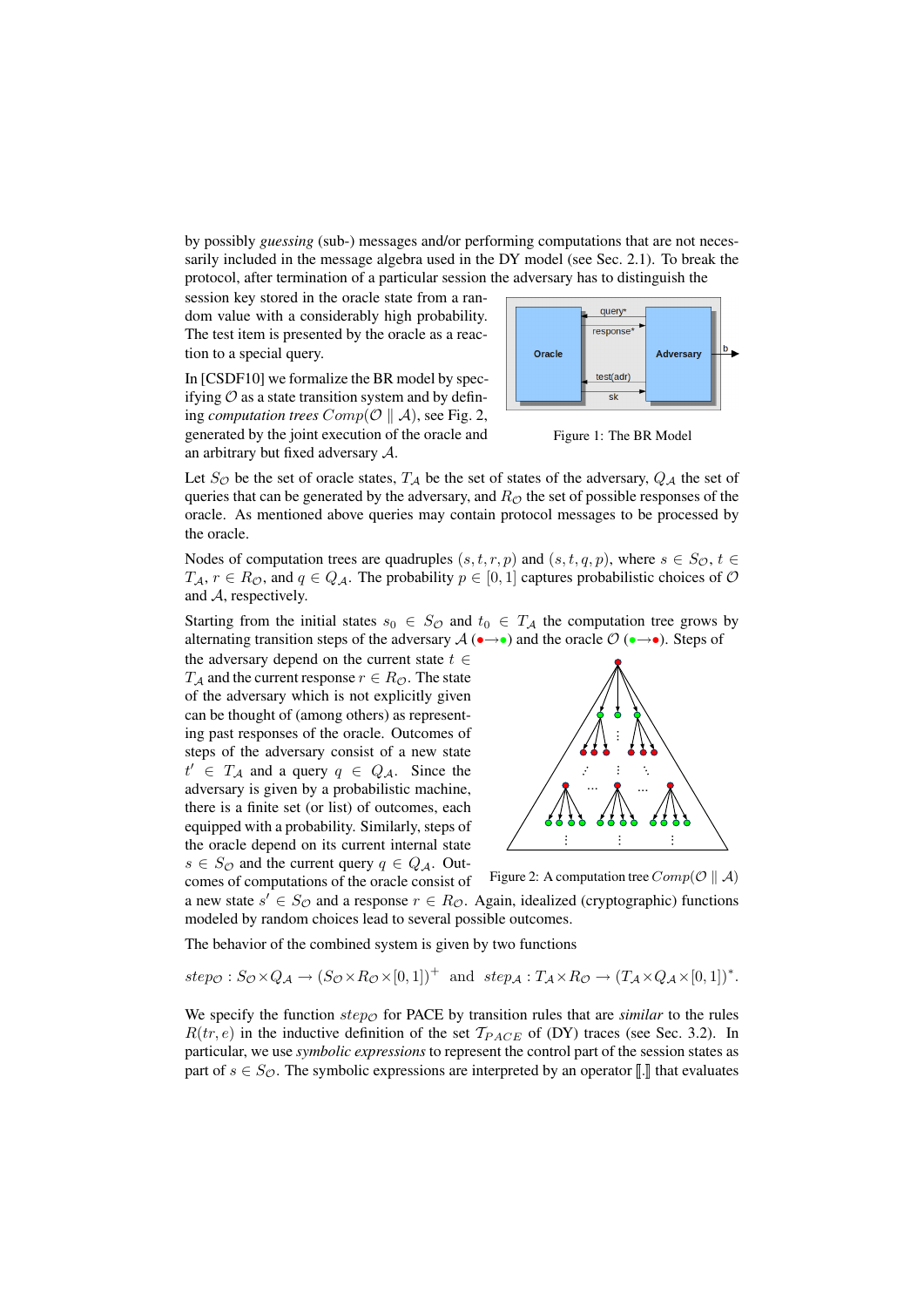symbols. For instance,  $[pwd(i)]$  is evaluated to the password (value)  $\pi \in PWD$  of the *i*th participant acting in role A (i.e.  $A[i]$ ) and  $\llbracket none(l)\rrbracket$  to the *l*-th nonce (value) randomly chosen from a set RND.

Probabilistic values are generated using the oracle by certain additional state components. For example, the first PACE message is generated by a participant  $(A[i])$  with password  $\pi = [pwd(i)]$  as follows. We consider all choices for a nonce  $s_A = [none(l)]$  from the set RND. For each  $s_A$  we check whether the state component  $or_C(s) \subseteq PWD \times RND \times$ RND already contains a triple  $(\pi, s_A, z)$  in which case, we generate the response value as  $\lceil\text{enc}\rceil(\pi, s_A) = z$ . Otherwise, we consider all choices of z from a set of n possible values (i.e. from a subset of RND given by  $or_C(s)$ ) to obtain  $z = [enc](\pi, s_A)$  after  $(\pi, s_A, z)$ was inserted into  $or_C(s')$ . The probability of the alternative transition steps generated this way is determined by the the cardinality  $|RND|$  and n. Obviously, the same visible response z might lead to different successor states hidden in the oracle. In the control component of the oracle, we keep  $enc(pwd(i), nonce(l))$  as the last successful step of this session. In this way, the control states and the responses of the oracle exhibit the same structure as traces in the symbolic (DY) model.

Computation paths end by situations where  $A$  halts, given by an *empty* image of  $step_A$ .

Without further analyzing computation paths in the tree the only knowledge about the probabilities  $p$  in the outcomes of  $step_A$  is that their sum is one.

# 5 Analyzing (BR) Computation Trees

In this section, we describe the analysis of attacks based on computation trees. Attacks are given by paths where *the final problem* is solved, i.e. the adversary distinguishes a session key (by an honest participant) from a random value. Every success computation path contains a terminated session by an honest participant where the responses are computed as reaction on send queries generated by the adversary. The messages in these queries have to be accepted by the honest participant as simulated by the oracle according to the protocol rules. In general, the adversary has to solve the problem of generating a correct protocol message by using knowledge obtained from all previously observed responses. The main question is whether there can be an adversary  $A$  that is able to solve all these problems including the final problem with a considerably high probability.

First we consider the adversary machines that are restricted to DY reasoning. We define this kind of machines relative to computation trees: (a) In a *DY-computation tree*  $Comp(\mathcal{O} \parallel A)$ , the steps of A are *deterministic*, i.e. every red node may not have more than *a* child node. This must not be confused with the fact that there are different strategies for adversaries. (b) Each value in a query must be associated a symbolic expression  $\epsilon \in DY(\bar{\epsilon})$ , where the list  $\bar{\epsilon}$  contains the symbolic expressions associated to the corresponding directly observable (message) values.

The following theorem allows us to exploit the algebraic-logic proof as a VSE proof for the security of PACE (in the BR model) against DY restricted adversary machines. Note that DY adversaries cannot be removed by complexity considerations, since DY computations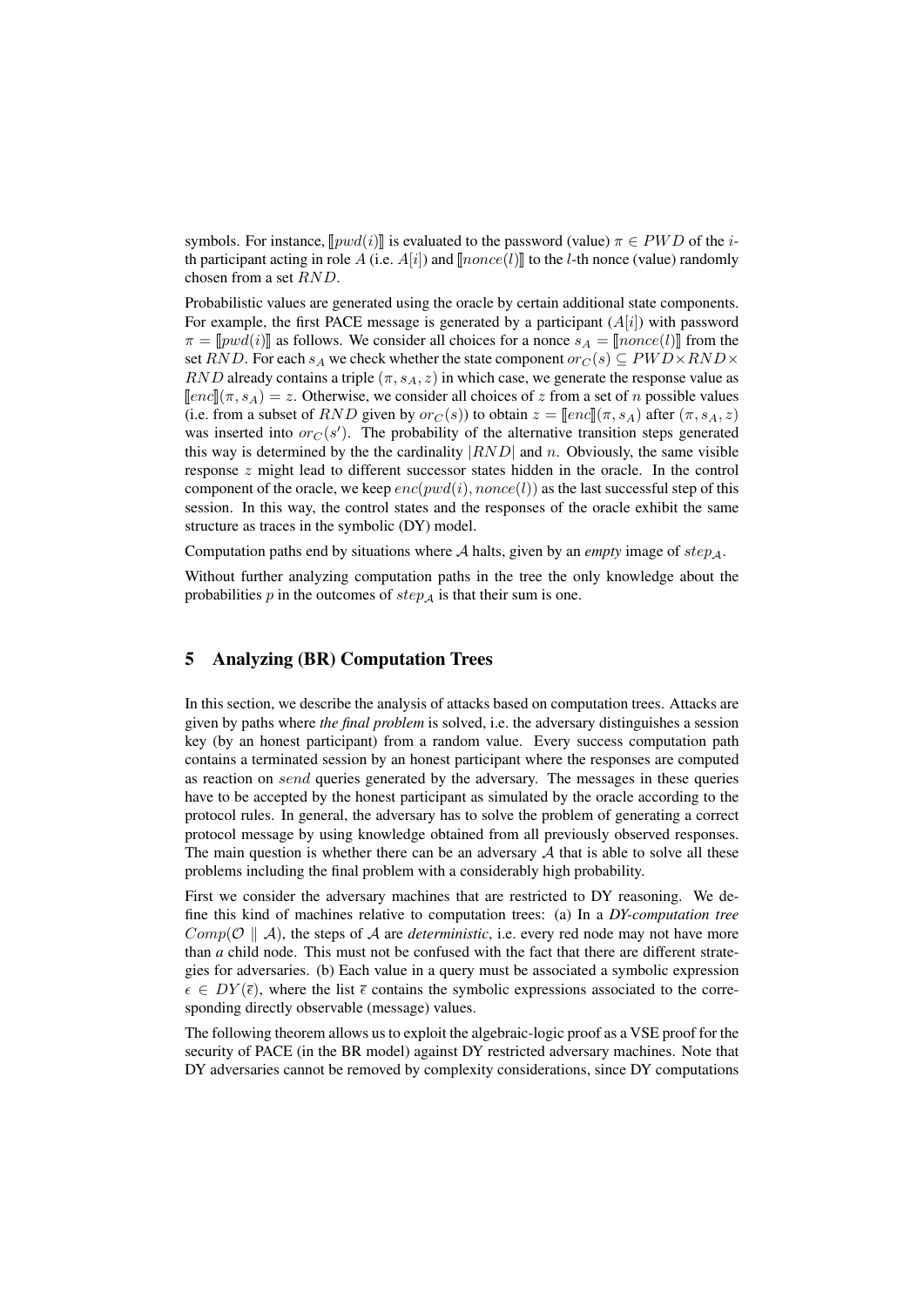are feasible.

**Theorem 5.1** ([CSDF10]) Let  $Comp(\mathcal{O} \parallel A)$  be a (PACE) DY-computation tree. For all *list of the symbolic expressions associated to the public values on a computation path in*  $Comp(\mathcal{O} \parallel A)$  *there exists a protocol trace tr in the DY model of PACE such that* 

$$
\forall \epsilon : \epsilon \in DY(\overline{\epsilon}) \Leftrightarrow \epsilon \in DY(spies(tr)).
$$

This theorem is proved by induction on computation paths, [Neu11].

Regarding arbitrary adversary machines, the success to break the protocol shall be traced back to a *complete* list of local computation problems that are induced, as explained above, by protocol rules and that fit to the (partly idealized) assumptions on the cryptographic operations. This is work in progress. Up to now, we identified systematically a list of local (sub-) problems that we formally defined owing to notions given by computation trees, [CSDF10, Neu11]. Each local problem is defined by an input-output relation which is specified by input computation paths (in  $Comp(\mathcal{O} \parallel A)$ ) and by *correct* outputs defined relative to associated states  $s \in S_{\mathcal{O}}$ . Further work will be an axiomatic system that can be used to prove the completeness of the identified problem list.

### 6 Conclusion

In spite of well-developed frameworks which guarantee soundness of algebraic-logic security proofs with respect to cryptographic security, their applicability to practical protocols is quite limited (see Sec. 1). For this reason, two independent security analysis for PACE were performed, a cryptographic security analysis and an algebraic-logic security proof, to explore PACE by applying state-of-the-art techniques. As the mathematical foundations are quite different, i.e., complexity theory versus mathematical logic, both analyses for PACE existed more or less concurrently at the outset of our merging attempt. Now, the described formalization of the BR-model provides us with a uniform formal framework for algebraic-logic and (computational-)cryptographic reasoning. This enables us to merge the cryptographic security analysis and the algebraic-logic security proof of PACE as described in this paper. We obtained a closed formal security analysis for PACE. The consequence is that the proven properties of the PACE protocol in both approaches can be linked. This enhances the reliability of the cryptographic (pencil-and-paper) proof as it can be supported by an accurate, formal algebraic-logic verification.

Here, we have only described the merging of a cryptographic security analysis and the algebraic-logic security proof of the password-based security protocol PACE. However, our approach, formalizing cryptographic analysis methodologies, seems to be much more general and applicable to a broad class of security protocols. This estimation has stimulated the project ProtoTo, funded by the German Federal Ministry of Education and Research (BMBF), about merges in related cases.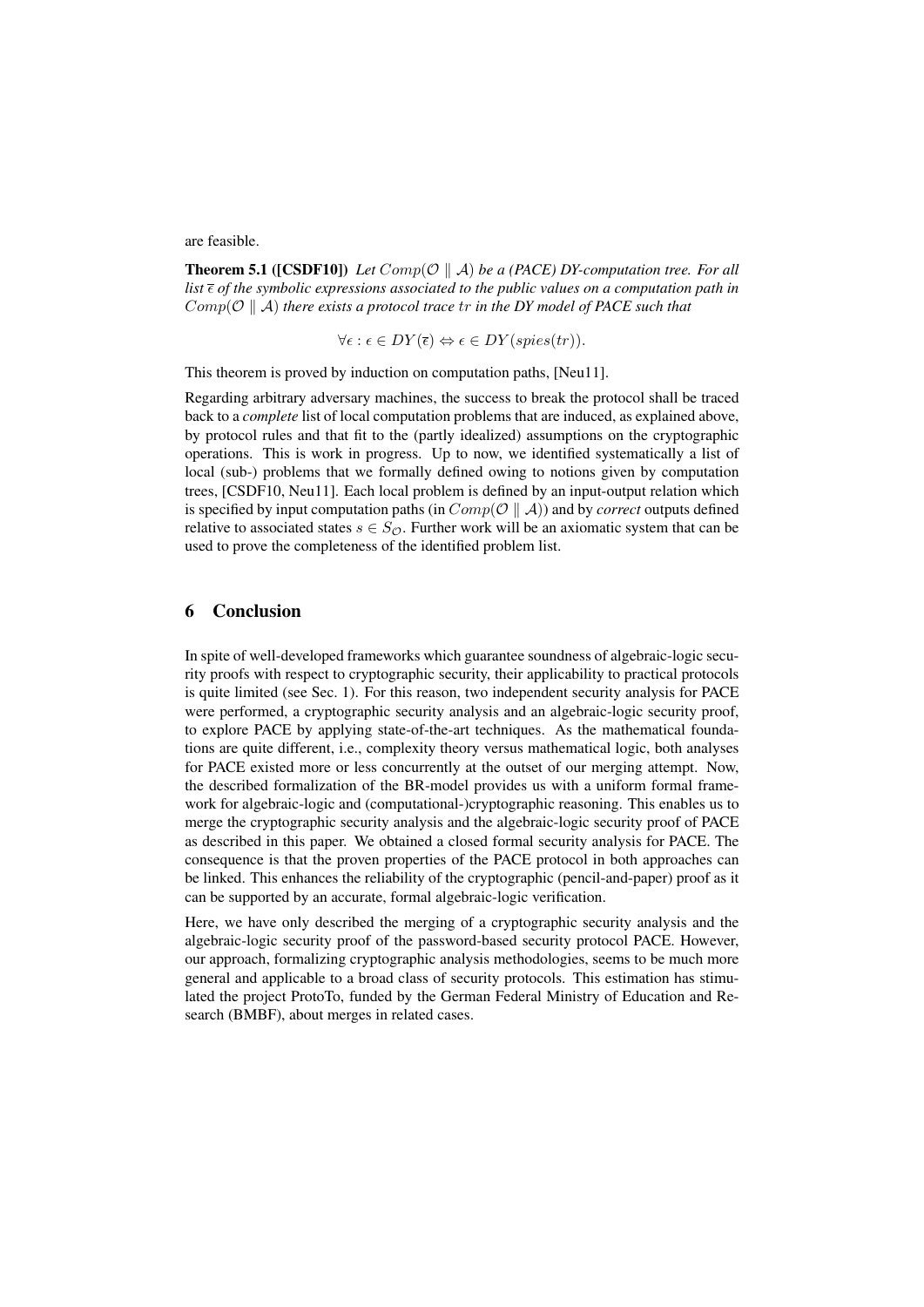#### References

- [AFP06] Michel Abdalla, Pierre-Alain Fouque, and David Pointcheval. Password-Based Authenticated Key Exchange in the Three-Party Setting. *IEE Proceedings — Information Security*, 153(1):27–39, March 2006.
- [AR02] Martín Abadi and Phillip Rogaway. Reconciling Two Views of Cryptography (The Computational Soundness of Formal Encryption). *Journal of Cryptology*, 15(2):103– 127, 2002.
- [AR07] Martín Abadi and Phillip Rogaway. Reconciling Two Views of Cryptography (The Computational Soundness of Formal Encryption). *Journal of Cryptology*, 20(3):395, July 2007.
- [BFK09] Jens Bender, Marc Fischlin, and Dennis Kügler. Security Analysis of the PACE Key-Agreement Protocol. In *Proceedings of the Information Security Conference (ISC) 2009*, volume 5735 of *Lecture Notes in Computer Science*, pages 33–48. Springer-Verlag, 2009.
- [BGHB11] Gilles Barthe, Benjamin Grégoire, Sylvain Heraud, and Santiago Zanella Béguelin. Computer-Aided Security Proofs for the Working Cryptographer. In *CRYPTO*, volume 6841 of *Lecture Notes in Computer Science*, pages 71–90. Springer, 2011.
- [BPR00] Mihir Bellare, David Pointcheval, and Phillip Rogaway. Authenticated Key Exchange Secure against Dictionary Attacks. In Bart Preneel, editor, *Advances in Cryptology — Eurocrypt '00*, volume 1807 of *Lecture Notes in Computer Science*, pages 139+, 2000.
- [BPW03] Michael Backes, Birgit Pfitzmann, and Michael Waidner. A Composable Cryptographic Library with Nested Operations. In Sushil Jajodia, Vijayalakshmi Atluri, and Trent Jaeger, editors, *ACM CCS 03: 10th Conference on Computer and Communications Security*, pages 220–230. ACM Press, October 2003.
- [BPW04] Michael Backes, Birgit Pfitzmann, and Michael Waidner. A General Composition Theorem for Secure Reactive Systems. In Moni Naor, editor, *TCC 2004: 1st Theory of Cryptography Conference*, volume 2951 of *Lecture Notes in Computer Science*, pages 336–354. Springer, February 2004.
- [BR94] Mihir Bellare and Phillip Rogaway. Entity Authentication and Key Distribution. In Douglas R. Stinson, editor, *Advances in Cryptology – CRYPTO'93*, volume 773 of *Lecture Notes in Computer Science*, pages 232–249. Springer, August 1994.
- [BU08] Michael Backes and Dominique Unruh. Limits of Constructive Security Proofs. In Josef Pieprzyk, editor, *Advances in Cryptology – ASIACRYPT 2008*, volume 5350 of *Lecture Notes in Computer Science*, pages 290–307. Springer, December 2008.
- [Can01] Ran Canetti. Universally Composable Security: A New Paradigm for Cryptographic Protocols. In *42nd Annual Symposium on Foundations of Computer Science*, pages 136–145. IEEE Computer Society Press, October 2001.
- [CH06] Ran Canetti and Jonathan Herzog. Universally Composable Symbolic Analysis of Mutual Authentication and Key-Exchange Protocols. In Shai Halevi and Tal Rabin, editors, *TCC 2006: 3rd Theory of Cryptography Conference*, volume 3876 of *Lecture Notes in Computer Science*, pages 380–403. Springer, March 2006.
- [CLC08] Hubert Comon-Lundh and Véronique Cortier. Computational soundness of observational equivalence. In Peng Ning, Paul F. Syverson, and Somesh Jha, editors, *ACM CCS 08: 15th Conference on Computer and Communications Security*, pages 109–118. ACM Press, October 2008.